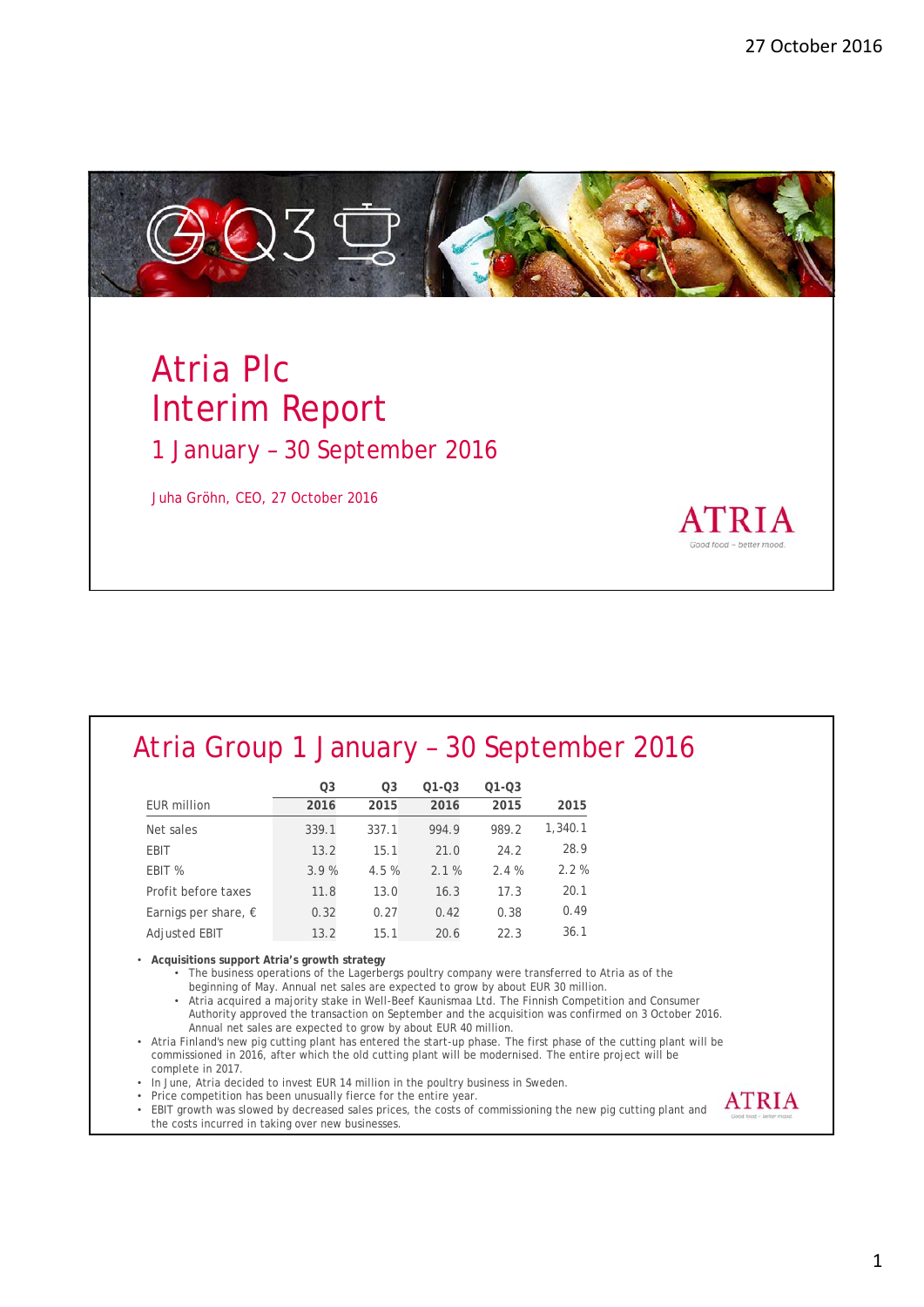## Atria Finland 1 January – 30 September 2016

|                    | Ο3    | O3    | $Q1 - Q3$ | $Q1 - Q3$ |       |
|--------------------|-------|-------|-----------|-----------|-------|
| <b>EUR million</b> | 2016  | 2015  | 2016      | 2015      | 2015  |
| Net sales          | 227.0 | 235.1 | 685.7     | 681.0     | 929.0 |
| <b>EBIT</b>        | 8.7   | 9.5   | 13.4      | 16.1      | 29.8  |
| EBIT %             | 3.8%  | 4.0%  | 2.0%      | 2.4%      | 3.2%  |
| Adjusted EBIT      | 8.7   | 9.5   | 13.4      | 16.1      | 29.8  |

• Increased sales volumes at the beginning of the year enabled net sales to grow.

• In July-September Atria did not take part in the intensified price competition in the retail and Food Service markets.

• A decline in sale prices and the costs of the transitional phase related to commissioning the new pig cutting plant had a negative effect on EBIT.

• Once completed, Atria Finland's new pig cutting plant will be one of Europe's most modern cutting plants. Thanks to the new technology in the pig cutting plant, meat will become traceable all the way back to the farm in even smaller batches. The cutting plant's productivity and competitiveness will increase considerably. Employer-employee negotiations concerning the project have been concluded. The cutting plant's operations will be reorganised and, as a result of these arrangements, staffing will be reduced by 80 person-years by the end of 2016.



#### Atria Finland 1/2 • On 12 September 2016, the Finnish Competition and Consumer Authority unconditionally approved Atria's acquisition of a 70% stake in Well-Beef Kaunismaa Ltd. The agreement between Atria and Well-Beef Kaunismaa to conclude the acquisition was confirmed on 3 October 2016. The purchase price is approximately EUR 16 million. • Well-Beef Kaunismaa's business focuses on beef processing and wholesaling. The company's customers are mainly fastfood chains and other Food Service customers. Well-Beef Kaunismaa holds a strong position in the Finnish market as a manufacturer of high-quality hamburger patties and kebab products. Well-Beef Kaunismaa's product range complements Atria's selections of beef products. Well-Beef Kaunismaa has a production plant in Turku with approximately 50 employees.**ATRIA**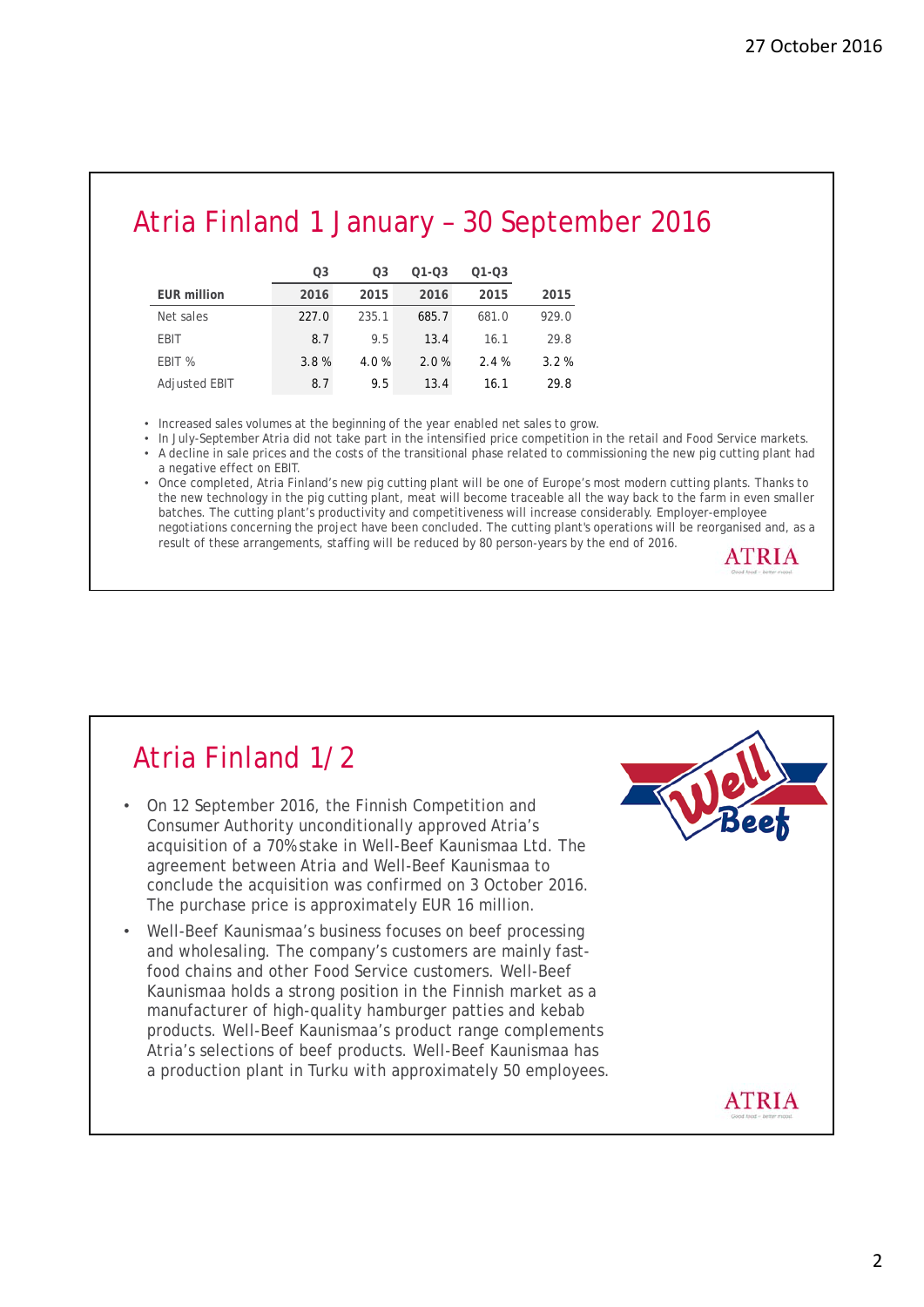**ATRIA** 

# Atria Finland 2/2

- The market for the product groups represented by Atria in Finland showed a year-on-year increase in Q3/2016 in the retail and Food Service markets.
- Market growth was driven by the poultry and convenience food product groups.
- Atria played a smaller role in grill sausage sales campaigns than in the previous summer, leading to a decrease in market share. (Source: Atria)

# Atria Scandinavia 1 January – 30 September 2016

|                                                              | Q3   | O <sub>3</sub> | $Q1 - Q3$ | $Q1 - Q3$                |       |
|--------------------------------------------------------------|------|----------------|-----------|--------------------------|-------|
| <b>EUR million</b>                                           | 2016 | 2015           | 2016      | 2015                     | 2015  |
| Net sales                                                    | 90.6 | 81.3           | 255.1     | 246.7                    | 330.5 |
| <b>EBIT</b>                                                  | 3.5  | 5.2            | 7.7       | 9.6                      | 12.8  |
| EBIT %                                                       | 3.9% | 6.4%           | 3.0%      | 3.9%                     | 3.9%  |
| Items affecting comparability<br>Sale of real estate company |      | -              | 1.4       | $\overline{\phantom{0}}$ |       |
| Adjusted EBIT                                                | 3.5  | 5.2            | 6.2       | 9.6                      | 12.8  |

• The increase in net sales was mainly due to the Lagerbergs poultry company acquired in April 2016. EBIT was weighed down by increases in raw material prices, the sales structure and the costs incurred in taking over **Lagerbergs** 

• The takeover of the Lagerbergs business has proceeded as planned. In June, Atria's Board of Directors approved a long-term investment programme worth EUR 14 million for the development of the poultry business. The investments will be devoted to improving the entire production chain, from chicken rearing and industrial production to product marketing. The investments will take place from 2016 to 2018.

• Atria centralised its logistics operations in Sweden by moving them from Gothenburg to the Malmö plant. The logistics centre in Gothenburg was sold for a profit of EUR 1.4 million.**ATRIA**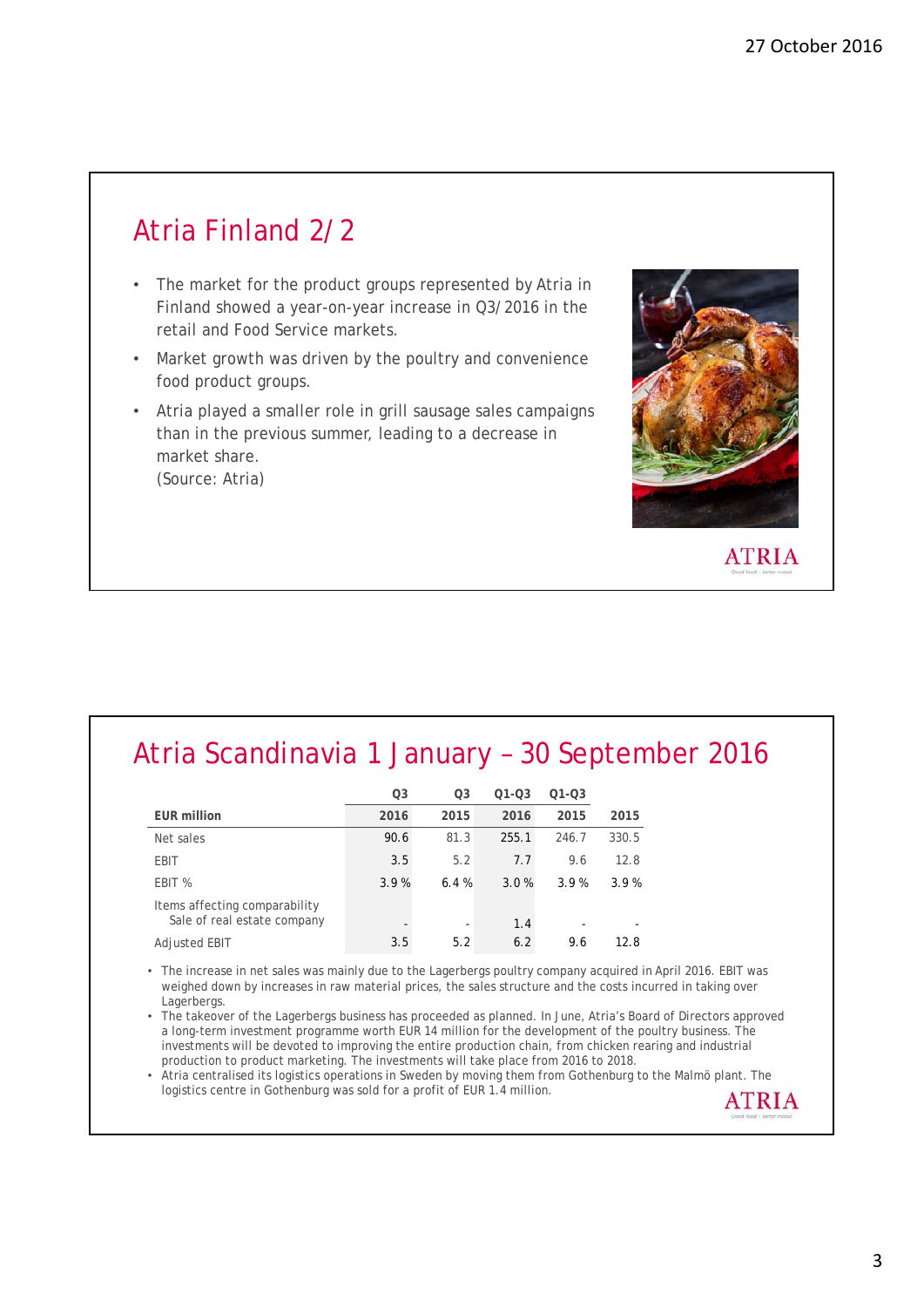### Atria Scandinavia

- The total market for sausages among Swedish retailers has grown slightly. The total market for cold cuts has contracted.
- Atria's market share in sausages and cold cuts in terms of value in the Swedish retail trade decreased somewhat. In the Danish retail trade, Atria strengthened its position as the market leader in cold cuts. (Source: AC Nielsen)
- Demand for organic products is increasing in Sweden and Denmark.
- Atria launched new organic cold cuts under the Arbogapastej, Pastejköket and Aalbaek brands.
- Lithells Signature, a new family of additive-free products, was developed for Food Service customers.

# Atria Russia 1 January – 30 September 2016

|                                                 | Q3   | Q3                       | $Q1 - Q3$                | $Q1 - Q3$ |         |
|-------------------------------------------------|------|--------------------------|--------------------------|-----------|---------|
| <b>EUR million</b>                              | 2016 | 2015                     | 2016                     | 2015      | 2015    |
| Net sales                                       | 19.5 | 19.1                     | 50.6                     | 56.5      | 75.1    |
| <b>EBIT</b>                                     | 0.5  | 0.5                      | $-0.1$                   | 0.2       | $-0.2$  |
| EBIT %                                          | 2.4% | 2.8%                     | $-0.2%$                  | 0.4%      | $-0.3%$ |
| Items affecting comparability:<br>Pig farm sale |      | $\overline{\phantom{a}}$ | $\overline{\phantom{a}}$ | 1.9       | 1.9     |
| Adjusted EBIT                                   | 0.5  | 0.5                      | $-0.1$                   | $-1.7$    | $-2.1$  |

- The growth in net sales for July-September was accelerated by a revamped product selection, a growth in sales to retailers and good sales of Sibylla products.
- In the local currency, net sales for January-September grew by 2.8%.
- Adjusted EBIT for January-September was boosted by increased sales of Sibylla products, stabilisation of raw material prices and increased sales to retailers.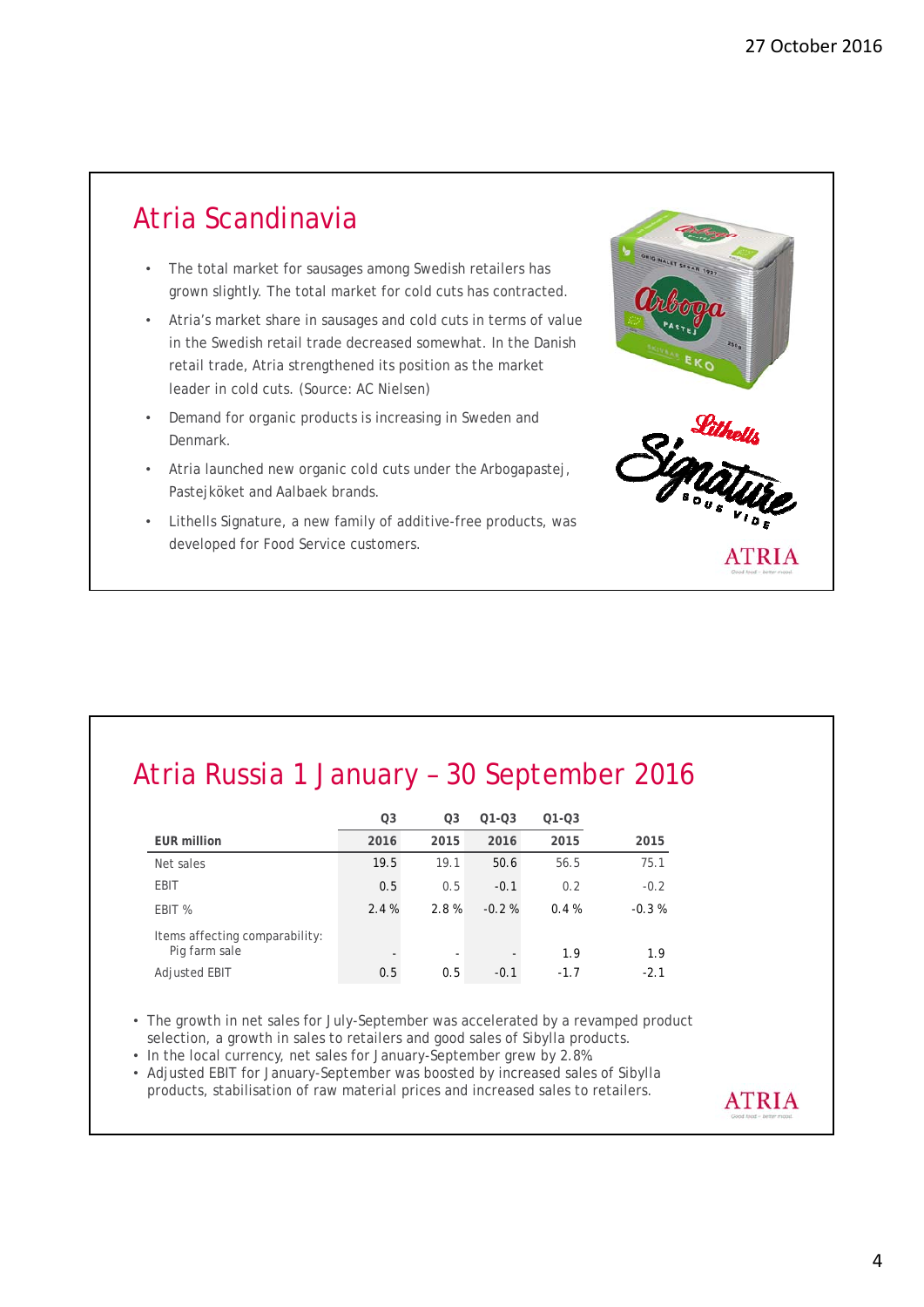## Atria Russia

- The Sibylla concept has continued to show strong growth. The number of Sibylla sales outlets has increased to more than 2,700.
- The launch of the Atria brand in the retail sector has got off to a good start. The product selection contains grill sausages, convenience foods, hot dogs, hamburgers, and additive-free sausages and frankfurters based on Finnish recipes. The aim is to expand the Atria product selection further and develop entirely new products and product segments for the Russian market.

## Atria Baltic 1 January – 30 September 2016

|                                                 | <b>Q3</b> | O <sub>3</sub> | $Q1 - Q3$ | $Q1 - Q3$                |          |
|-------------------------------------------------|-----------|----------------|-----------|--------------------------|----------|
| <b>EUR million</b>                              | 2016      | 2015           | 2016      | 2015                     | 2015     |
| Net sales                                       | 8.7       | 8.4            | 25.6      | 24.9                     | 32.9     |
| <b>EBIT</b>                                     | 0.5       | 0.0            | 0.1       | 0.1                      | $-9.0$   |
| EBIT %                                          | 6.2%      | 0.3%           | 0.2%      | 0.4%                     | $-27.3%$ |
| Items affecting comparability:<br>Pig farm sale |           | ٠              | $-1.0$    | $\overline{\phantom{a}}$ |          |
| Goodwill impairment                             |           |                |           |                          | $-9.1$   |
| <b>Adjusted EBIT</b>                            | 0.5       | 0.0            | 1.1       | 0.1                      | 0.1      |

• **Atria Baltic's** sales volumes were good. Sales of the new minced meat products launched at the beginning of the year increased rapidly, while sales of grill sausages were weaker than in the previous year. The price of pork began to rise during the review period, which boosted the profitability of the business.

• Long-term work to increase cost efficiency has led to improved profitability.

• Atria centralised its industrial operations in Estonia at the Valga factory. Production rearrangements were concluded by the end of the second quarter. The measures are expected to generate annual savings of approximately EUR 0.5 million.

• Atria sold the Linnamäe pig farm located in Northern Estonia in April. The sale of the Linnamäe pig farm gave rise to a sales loss of approximately EUR 1 million.

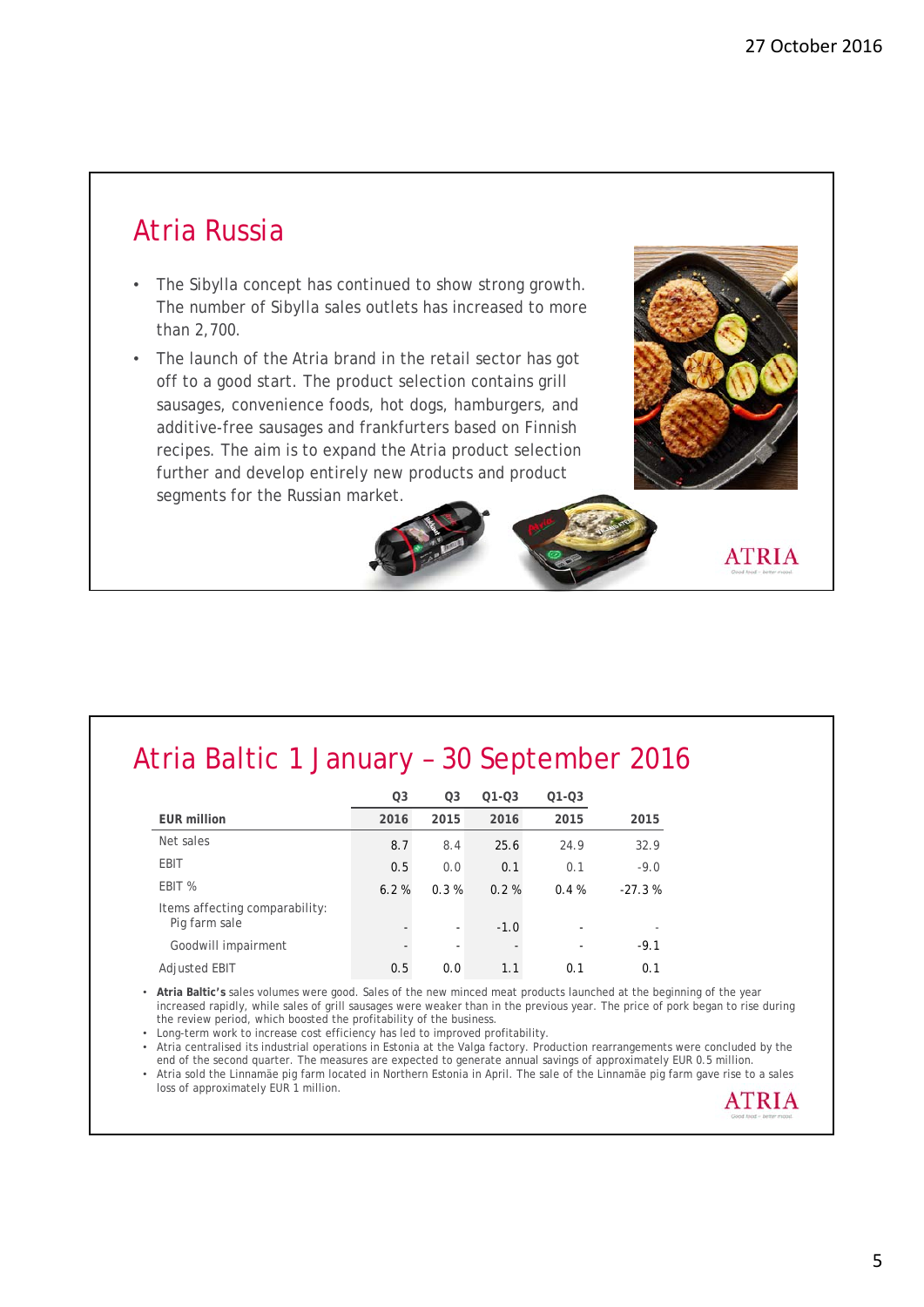

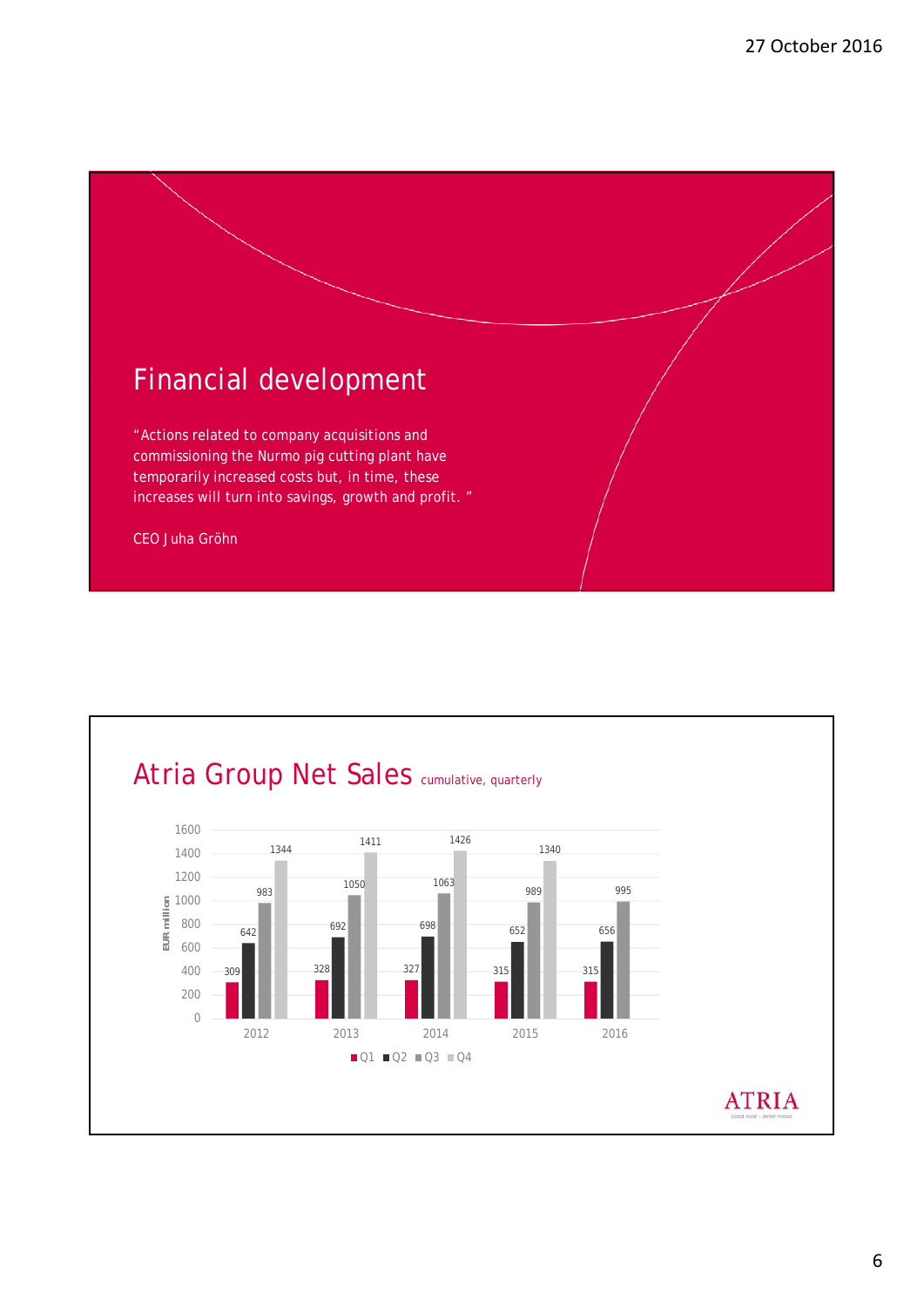

#### Atria Group Financial indicators 1 January – 30 September 2016

| EUR million                         | 30 Sept<br>2016 | 30 Sept<br>2015 | 2015  |
|-------------------------------------|-----------------|-----------------|-------|
| Shareholder's equity per share, EUR | 14.28           | 14.07           | 14.16 |
| Interest-bearing liabilities        | 230.2           | 225.5           | 199.6 |
| Equity ratio, %                     | 46.3%           | 46.0%           | 47.4% |
| Net gearing, %                      | 55.7%           | 55.8%           | 48.3% |
| Gross investments                   | 54.0            | 39.0            | 56.9  |
| Gross investments, % of net sales   | 5.4%            | 3.9%            | 4.2%  |
| Average number of employees         | 4,291           | 4.304           | 4.271 |

• During the review period, the Group's free cash flow (operating cash flow – cash flow from investments) was EUR -17.5 million (EUR 37.6 million). Cash flow from investments includes divested businesses worth EUR 5.2 million (EUR 34.1 million) and acquired businesses worth EUR -15.9 million (EUR -5.5 million).

• Netted translation differences with the Russian rouble and the Swedish krona recognised in equity increased equity by EUR +1.8 million (EUR -2.9 million) in the period from January to September.

• On 30 September 2016, the Group had undrawn committed credit facilities worth EUR 105.0 million (31 December 2015: EUR 125.0 million). The average maturity of loans and committed credit facilities **ATRIA** at the end of the period under review was 3 years 1 month (31 December 2015: 3 years 1 month).

7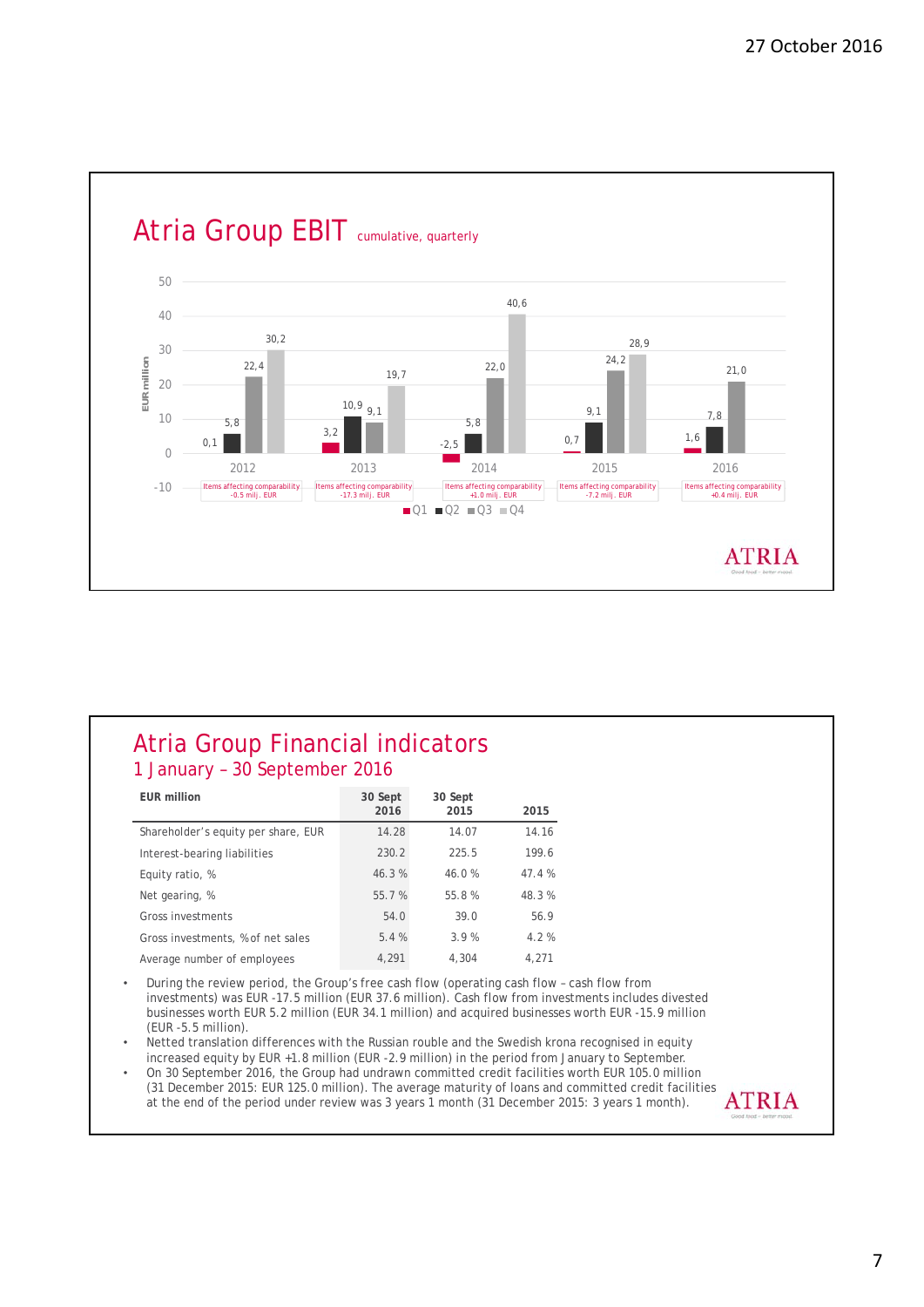# Atria Group Income statement

| <b>EUR million</b>                        |          |          | $Q1 - Q3$ | $O1 - O3$ |            |
|-------------------------------------------|----------|----------|-----------|-----------|------------|
|                                           | Q3 2016  | Q3 2015  | 2016      | 2015      | 2015       |
| <b>NET SALES</b>                          | 339.1    | 337.1    | 994.9     | 989.2     | 1.340.2    |
| Cost of goods sold                        | $-295.3$ | $-293.6$ | $-876.8$  | $-873.9$  | $-1,176.9$ |
| <b>GROSS PROFIT</b>                       | 43.8     | 43.5     | 118.1     | 115.3     | 163.3      |
| % of Net sales                            | 12.9%    | 12.9%    | 11.9%     | 11.7%     | 12.2%      |
| Other income                              | 0.7      | 1.5      | 3.3       | 4.8       | 5.5        |
| Other expences                            | $-31.4$  | $-29.9$  | $-100.5$  | $-95.9$   | $-139.9$   |
| EBIT                                      | 13.2     | 15.1     | 21.0      | 24.2      | 28.9       |
| % of Net sales                            | 3.9%     | 4.5%     | 2.1%      | 2.4%      | 2.2%       |
| Financial income and expences             | $-1.8$   | $-2.6$   | $-4.7$    | $-7.4$    | $-9.2$     |
| Income from joint-ventures and associates | 0.5      | 0.4      | 0.0       | 0.5       | 0.4        |
| PROFIT BEFORE TAXES                       | 11.8     | 13.0     | 16.3      | 17.3      | 20.1       |
| Income taxes                              | $-2.2$   | $-4.9$   | $-3.5$    | $-6.1$    | $-5.5$     |
| PROFIT FOR THE PERIOD                     | 9.6      | 8.1      | 12.8      | 11.2      | 14.6       |
| % of Net sales                            | 2.8%     | 2.4%     | 1.3%      | 1.1%      | 1.1%       |
| Earnings/share, $\epsilon$                | 0.32     | 0.27     | 0.42      | 0.38      | 0.49       |

#### Atria Group Cash flow statement

| <b>EUR million</b>                                      |         | Q1-Q3 2016 Q1-Q3 2015 | 2015    |
|---------------------------------------------------------|---------|-----------------------|---------|
| Cash flow from operating activities                     | 32.8    | 46.2                  | 96.4    |
| Financial items and taxes                               | $-8.6$  | $-4.4$                | $-8.2$  |
| NET CASH FLOW FROM OPERATING<br><b>ACTIVITIES</b>       | 24.2    | 41.9                  | 88.2    |
| Investing activities, tangible and<br>intangible assets | $-31.1$ | $-32.0$               | $-50.2$ |
| Acquired operations                                     | $-15.9$ | $-5.5$                | $-5.5$  |
| Sold operations                                         | 5.2     | 34.1                  | 33.7    |
| Change in non-current receivables                       | 1.0     | 0 <sub>2</sub>        | 0.2     |
| Dividends received from investments                     | 0.1     | 0.6                   | 0.6     |
| Change in other investments                             | $-1.1$  | $-1.6$                | $-1.1$  |
| NET CASH USED IN INVESTING ACTIVITIES                   | $-41.7$ | $-4.2$                | $-22.3$ |
| <b>FREE CASH FLOW</b>                                   | $-17.5$ | 37.6                  | 65.9    |
| Changes in interest-bearing liabilities                 | 27.8    | $-28.6$               | $-54.9$ |
| Dividends paid                                          | $-11.3$ | $-11.3$               | $-11.3$ |
| NET CASH USED IN FINANCING ACTIVITIES                   | 16.5    | $-39.8$               | $-66.2$ |
| CHANGE IN LIOUID FUNDS                                  | $-1.0$  | $-2.2$                | $-0.3$  |

#### **ATRIA**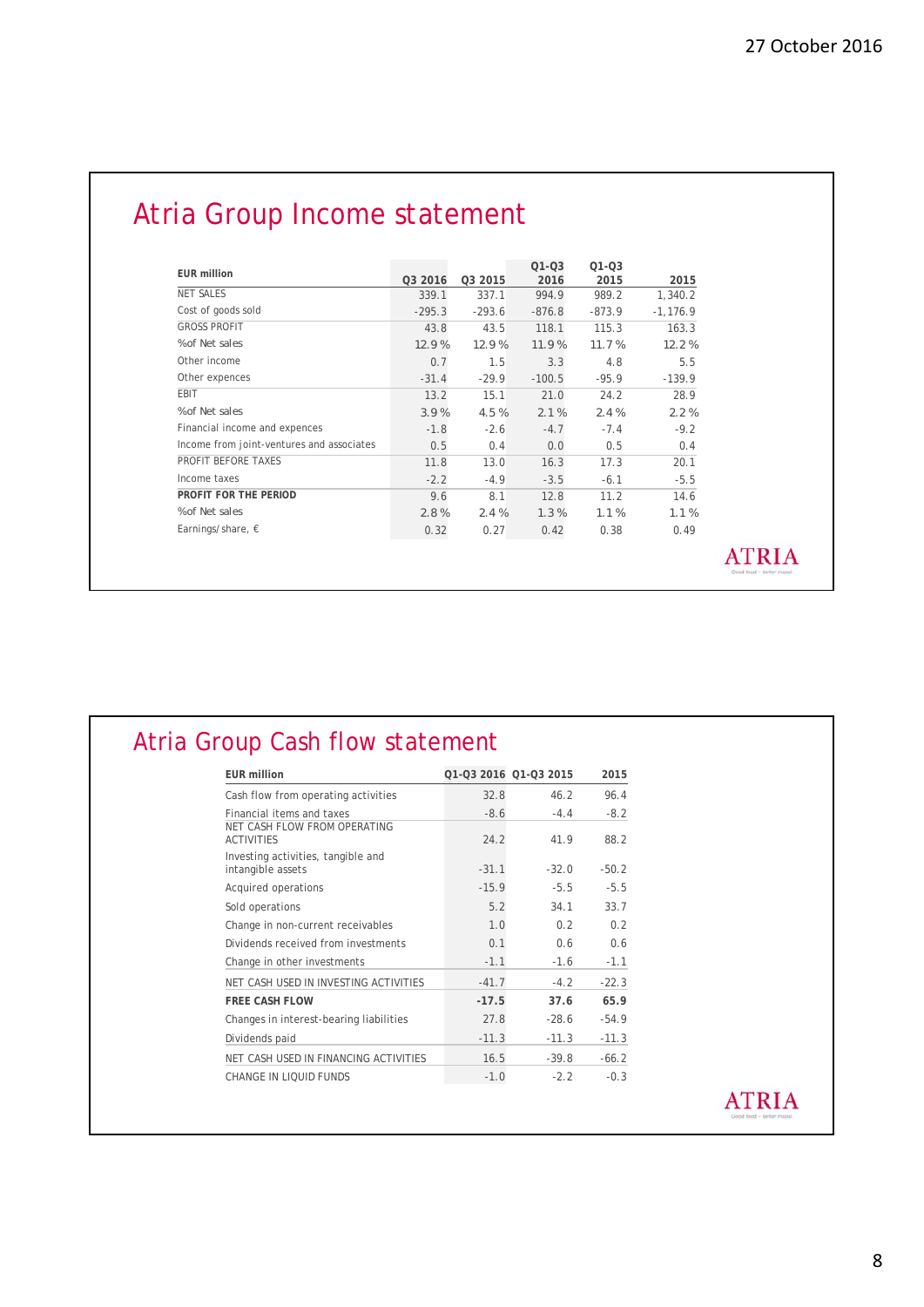

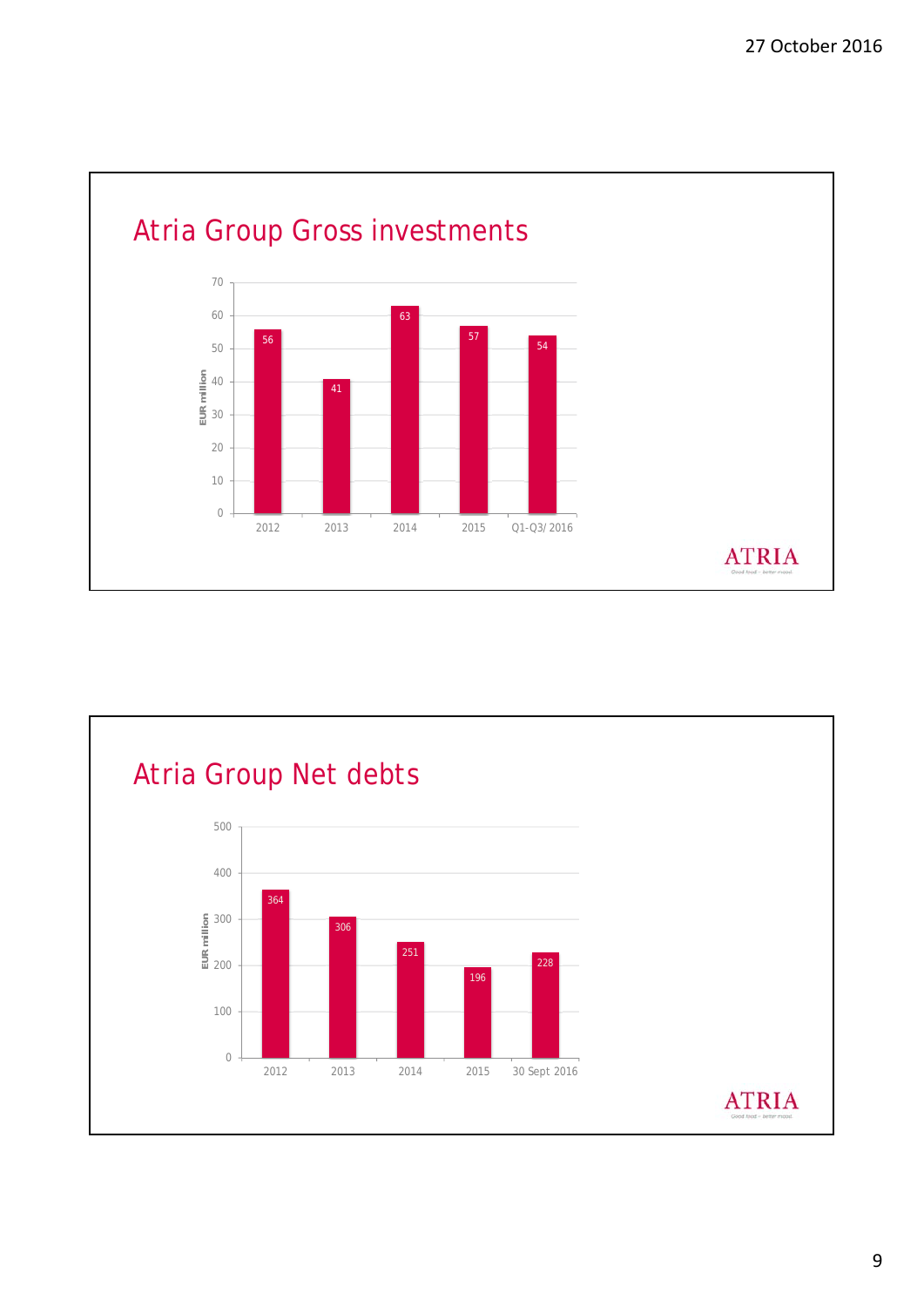

## Events after the period under review

- In October, Atria Finland Ltd received official confirmation that it had obtained a permit to export pork to China. The Chinese authorities granted a plant-specific permit to Atria Finland's Nurmo production plant to export pork to China. Initiating exports to China is a major step in the development and expansion of Atria's businesses. Efforts will be made to initiate export operations as quickly as possible. The effect on Atria's net sales of exporting to China will become more apparent when commercial operations begin.
- On 12 September 2016, the Finnish Competition and Consumer Authority unconditionally approved Atria's acquisition of a 70% stake in Well-Beef Kaunismaa Ltd. The agreement between Atria and Well-Beef Kaunismaa to conclude the acquisition was confirmed on 3 October 2016.

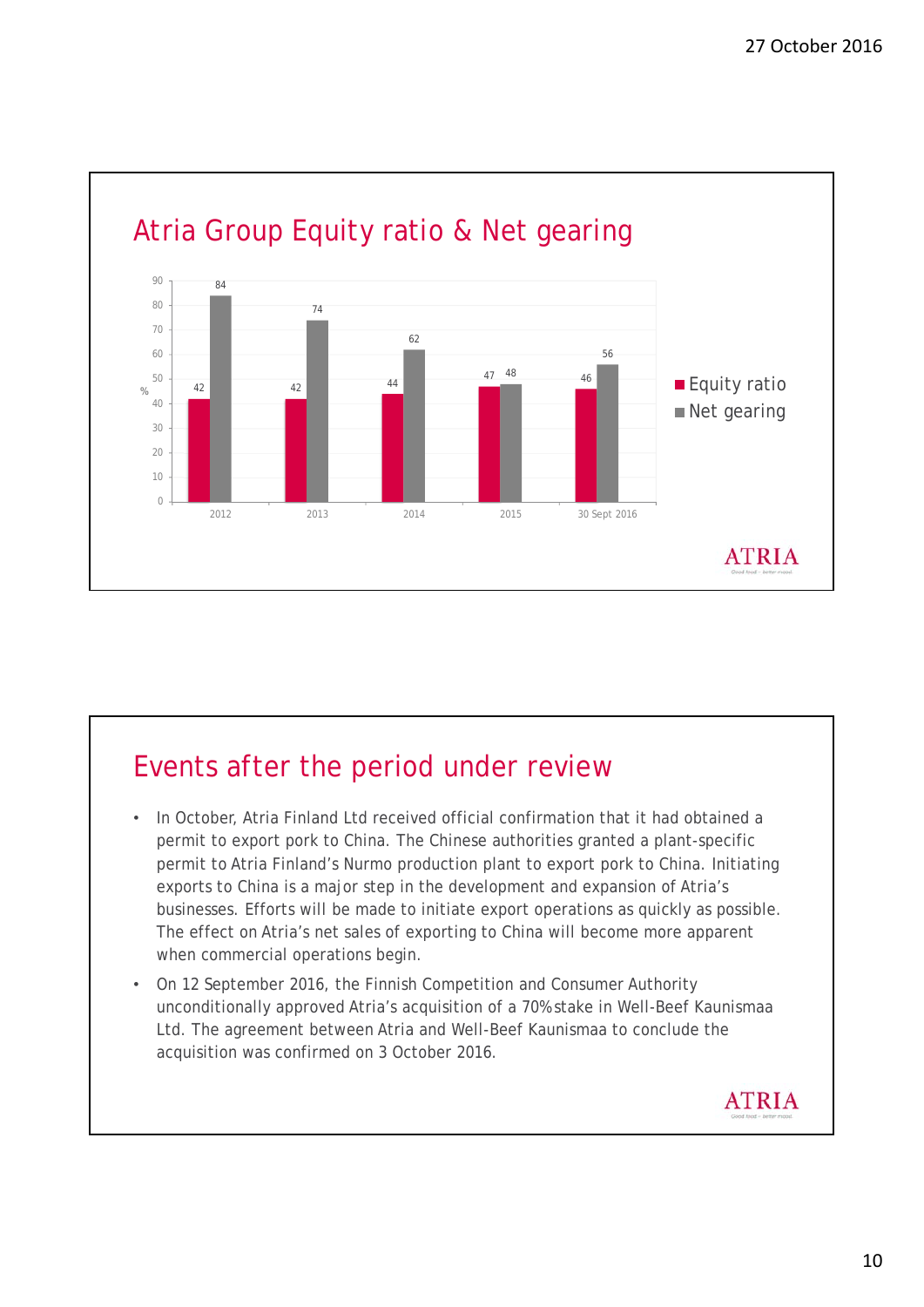#### Business risks in the period under review and short-term risks

- Unplanned and unforeseen incidents related to the quality and safety of raw materials and products in any part of the chain, from primary production to consumption, constitute a potential risk to Atria's operations. African swine fever continues to cause disruption in Estonia. It has a high risk of spreading. Atria has introduced several precautions in order to prevent the disease from spreading into its production facilities, and is thereby managing the existing risk.
- Shifts in the balance between supply and demand in the global meat market pose a risk to Atria's business. Atria estimates that no significant changes have occurred in the uncertainties of the meat market compared to the situation described in the Annual Report 2015. Atria's exposure to the volatility of the Russian rouble and to the effects of Russia's import ban on EU meat continues. Additionally, weakening consumer purchasing power in Russia represents a risk in terms of net sales and EBIT.



## Outlook for the future

• Consolidated EBIT was EUR 28.9 million in 2015. In 2016, EBIT is expected to be better than in 2015. In 2016, net sales are expected to grow.